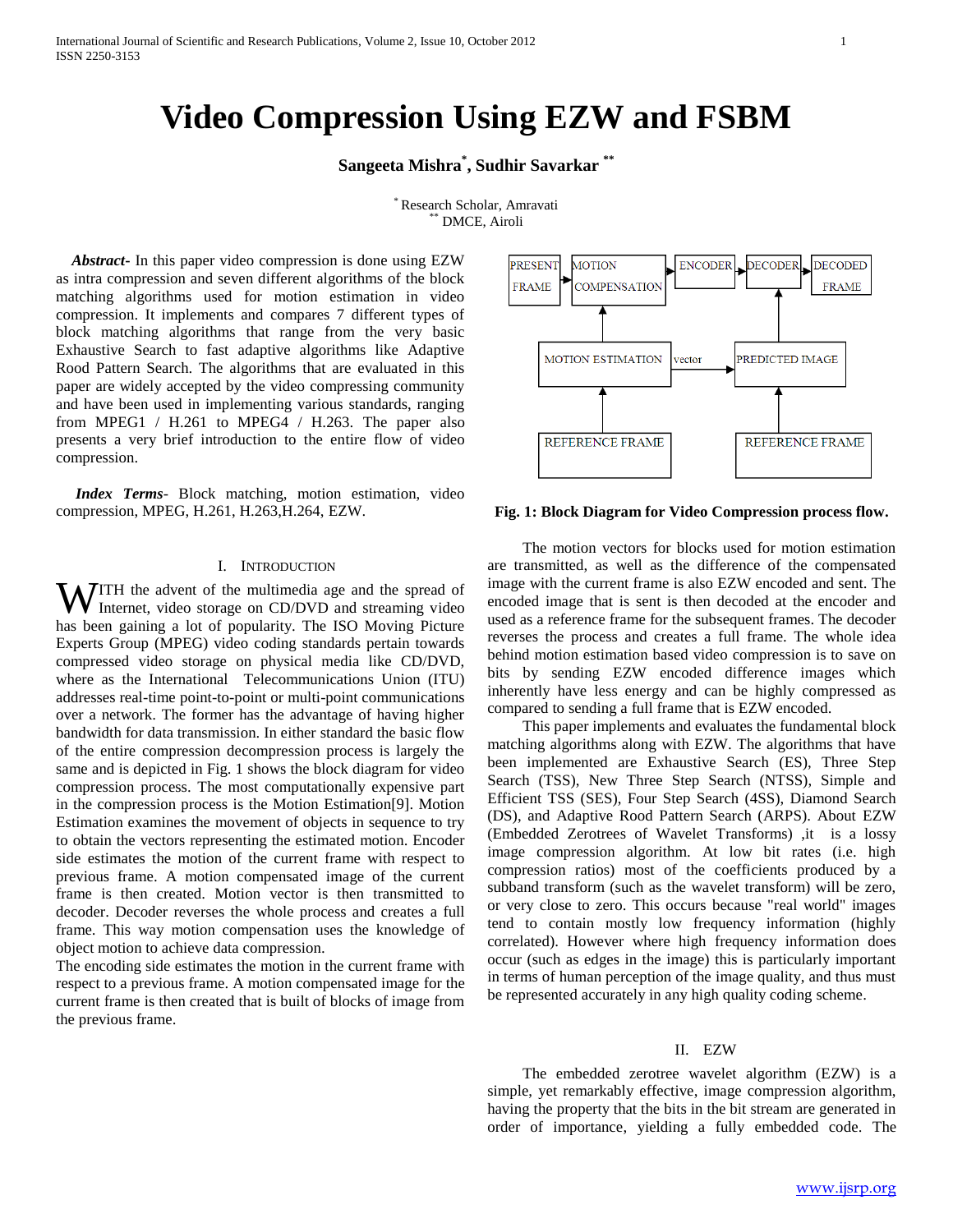embedded code represents a sequence of binary decisions that distinguish an image from the "null" image[10]. Using an embedded coding algorithm, an encoder can terminate the encoding at any point thereby allowing a target rate or target distortion metric to be met exactly. Also, given a bit stream, the decoder can cease decoding at any point in the bit stream and still produce exactly the same image that would have been encoded at the bit rate corresponding to the truncated bit stream. In addition to producing a fully embedded bit stream, EZW consistently produces compression results that are competitive with virtually all known compression algorithms on standard test images. Yet this performance is achieved with a technique that requires absolutely no training, no pre-stored tables or codebooks, and requires no prior knowledge of the image source.

## III. THE EZW ALGORITHM

The EZW coding algorithm is based on following concepts:

- i) A discrete wavelet transform or hierarchical subband decomposition.
- ii) Prediction of the absence of significant information across scales by exploiting the self-similarity inherent in images.
- iii) Entropy-coded successive-approximation quantization.
- iv) Universal lossless data compression, which is achieved via adaptive arithmetic coding.

 An EZW encoder was specially designed by J. M. Shapiro to use with wavelet transform[11]. EZW coding is more like a quantization method. It was originally designed to operate on images but it can also be used on other dimensional signals. The EZW encoder is based on progressive encoding to compress an image into a bitstream with increasing accuracy. This means that when more bits are added to the stream, the decoded image contain more detail, a property similar to JPEG encoded image. Progressive encoding is also called as embedded encoding which explains the "E" letter in EZW. Coding an image using the EZW method together with some optimizations, results in a remarkably effective image compressor with the property that the compressed data stream can have any bit rate desired. Any bit rate is only possible if there is information loss somewhere so that the compressor is lossy. However lossless compression is also possible with EZW encoder with less spectacular results.



**Fig. 2 EZW flowchart to encode of DWT coefficients**

 In this method only four symbols are used to code the DWT coefficients, namely P, N, T and Z. The coding rules are as follows:

 i) If the coefficient is larger than the threshold, P (positive significant) is coded.

 ii) Else if the coefficient is smaller than threshold, N (negative significant) is coded.

 iii) Else if the coefficient is the root of a zerotree, T (zerotree) is coded.

#### IV. BLOCK MATCHING ALGORITHMS

 In BMA it is assumed that every pixel within a macro block has same motion activity and produce one motion vector for each macro block. The main idea behind block matching is to divide the current frame into number of macro blocks of fixed size and create a motion vector which comprises the location of the macro block of the current frame in the previous frame. Usually the macro block is taken as a sequence of 16 pixels and search area is up to 7 pixels on all fours sides of the corresponding macro block in previous frame[12]. The matching of one macro block with another is based on the output of a cost function. The macro block that results in the least cost is the one that matches the closest to current block. There are various cost functions, of which the most popular and less computationally expensive is Mean Absolute Difference (MAD) [9] given by equation (1).Another cost function is Mean Squared Error (MSE) [9] given by equation (2).

 The underlying supposition behind motion estimation is that the patterns corresponding to objects and background in a frame of video sequence move within the frame to form corresponding objects on the subsequent frame. The idea behind block matching is to divide the current frame into a matrix of 'macro blocks' that are then compared with corresponding block and its adjacent neighbors in the previous frame to create a vector that stipulates the movement of a macro block from one location to another in the previous frame. This movement calculated for all the macro blocks comprising a frame, constitutes the motion estimated in the current frame. The search area for a good macro block match is constrained up to *p* pixels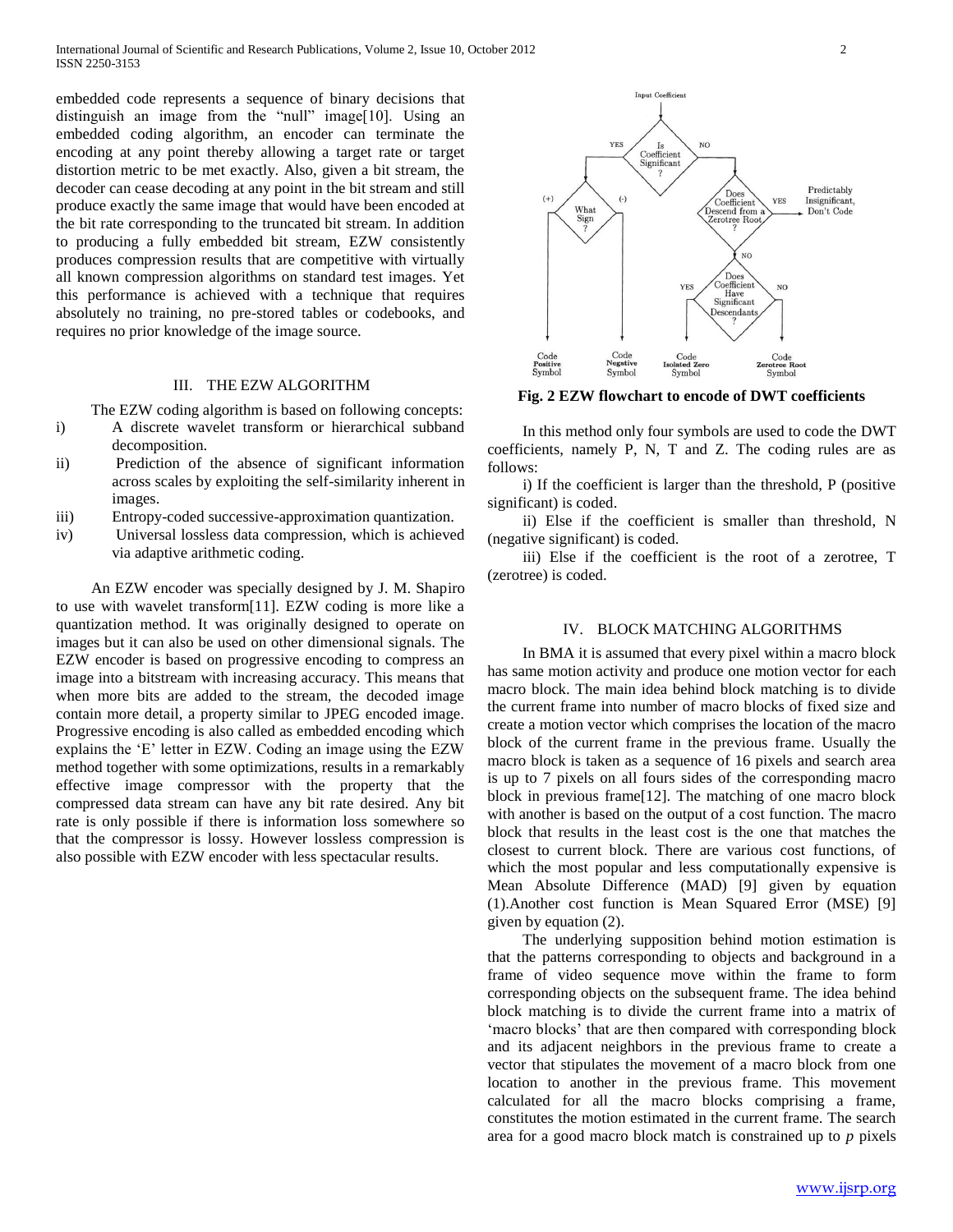on all fours sides of the corresponding macro block in previous frame. This 'p' is called as the search parameter. Larger motions require a larger *p*, and the larger the search parameter the more computationally expensive the process of motion estimation becomes. Usually the macro block is taken as a square of side 16 pixels, and the search parameter *p* is 7 pixels. The idea is represented in Fig 3. The matching of one macro block with another is based on the output of a cost function. The macro block that results in the least cost is the one that matches the closest to current block. There are various cost functions, of which the most popular and less computationally expensive is Mean Absolute Difference (MAD) given by equation (i). Another cost function is Mean Squared Error (MSE) given by equation (ii).



**Fig 3: Block Matching of a 16x16 macro Block within a search area of 7 pixels**

$$
MAD = \frac{1}{N^2} \sum_{i=0}^{N-1} \sum_{j=0}^{N-1} \left| C_{ij} - R_{ij} \right|
$$
 (i)

$$
MSE = \frac{1}{N^2} \sum_{i=0}^{N-1} \sum_{j=0}^{N-1} (C_{ij} - R_{ij})^2
$$
 (ii)

where N is the side of the macro bock, Cij and Rij are the pixels being compared in current macro block and reference macro block, respectively.

 Peak-Signal-to-Noise-Ratio (PSNR) given by equation (iii) characterizes the motion compensated image that is created by using motion vectors and macro clocks from the reference frame.

$$
PSNR = 10Log_{10}\left[\frac{(p_{eak\ to\ peak\ value\ of\ original\ data})^2}{MSE}\right]
$$
 (iii)

#### *A. Exhaustive Search (ES)*

 This algorithm, also known as Full Search, is the most computationally expensive block matching algorithm of all.

 This algorithm calculates the cost function at each possible location in the search window. As a result of which it finds the best possible match and gives the highest PSNR amongst any block matching algorithm. Fast block matching algorithms try to achieve the same PSNR doing as little computation as possible.

The disadvantage to ES is that the larger the search window gets the more computations it requires.

# *B. Three Step Search (TSS)*

 This is one of the earliest attempts at fast block matching algorithms and dates back to mid 1980s. It starts with the search location at the center and sets the 'step size'  $S = 4$ , for a usual search parameter value of 7. It then searches at eight locations +/- S pixels around location (0,0). From these nine locations searched so far it picks the one giving least cost and makes it the new search origin. It then sets the new step size  $S = S/2$ , and repeats similar search for two more iterations until  $S = 1$ .

#### *C. New Three Step Search (NTSS)*

 NTSS [4] improves on TSS results by providing a center biased searching scheme and having provisions for half way stop to reduce computational cost. It was one of the first widely accepted fast algorithms and frequently used for implementing earlier standards like MPEG 1 and H.261. The TSS uses a uniformly allocated checking pattern for motion detection and is prone to missing small motions. In the first step 16 points are checked in addition to the search origin for lowest weight using a cost function. Of these additional search locations, 8 are a distance of  $S = 4$  away (similar to TSS) and the other 8 are at  $S =$ 1 away from the search origin. If the lowest cost is at the origin then the search is stopped right here and the motion vector is set as (0, 0). If the lowest weight is at any one of the 8 locations at S  $= 1$ , then we change the origin of the search to that point and check for weights adjacent to it.

#### *D. Simple and Efficient Search (SES)*

 SES [5] is another extension to TSS and exploits the assumption of unimodal error surface. The main idea behind the algorithm is that for a unimodal surface there cannot be two minimums in opposite directions and hence the 8 point fixed pattern search of TSS can be changed to incorporate this and save on computations. The algorithm still has three steps like TSS, but the innovation is that each step has further two phases.

#### *E. Four Step Search (4SS)*

 Similar to NTSS, 4SS [6] also employs center biased searching and has a halfway stop provision. 4SS sets a fixed pattern size of  $S = 2$  for the first step, no matter what the search parameter *p* value is. Thus it looks at 9 locations in a

5x5 window. If the least weight is found at the center of search window the search jumps to fourth step. If the least weight is at one of the eight locations except the center, then we make it the search origin and move to the second step. The search window is still maintained as 5x5 pixels wide. Depending on where the least weight location was, we might end up checking weights at 3 locations or 5 locations. Once again if the least weight location is at the center of the 5x5 search window we jump to fourth step or else we move on to third step. The third is exactly the same as the second step. In the fourth step the window size is dropped to  $3x3$ , i.e.  $S = 1$ . The location with the least weight is the best matching macro block and the motion vector is set to point o that location.

#### *F. Diamond Search (DS)*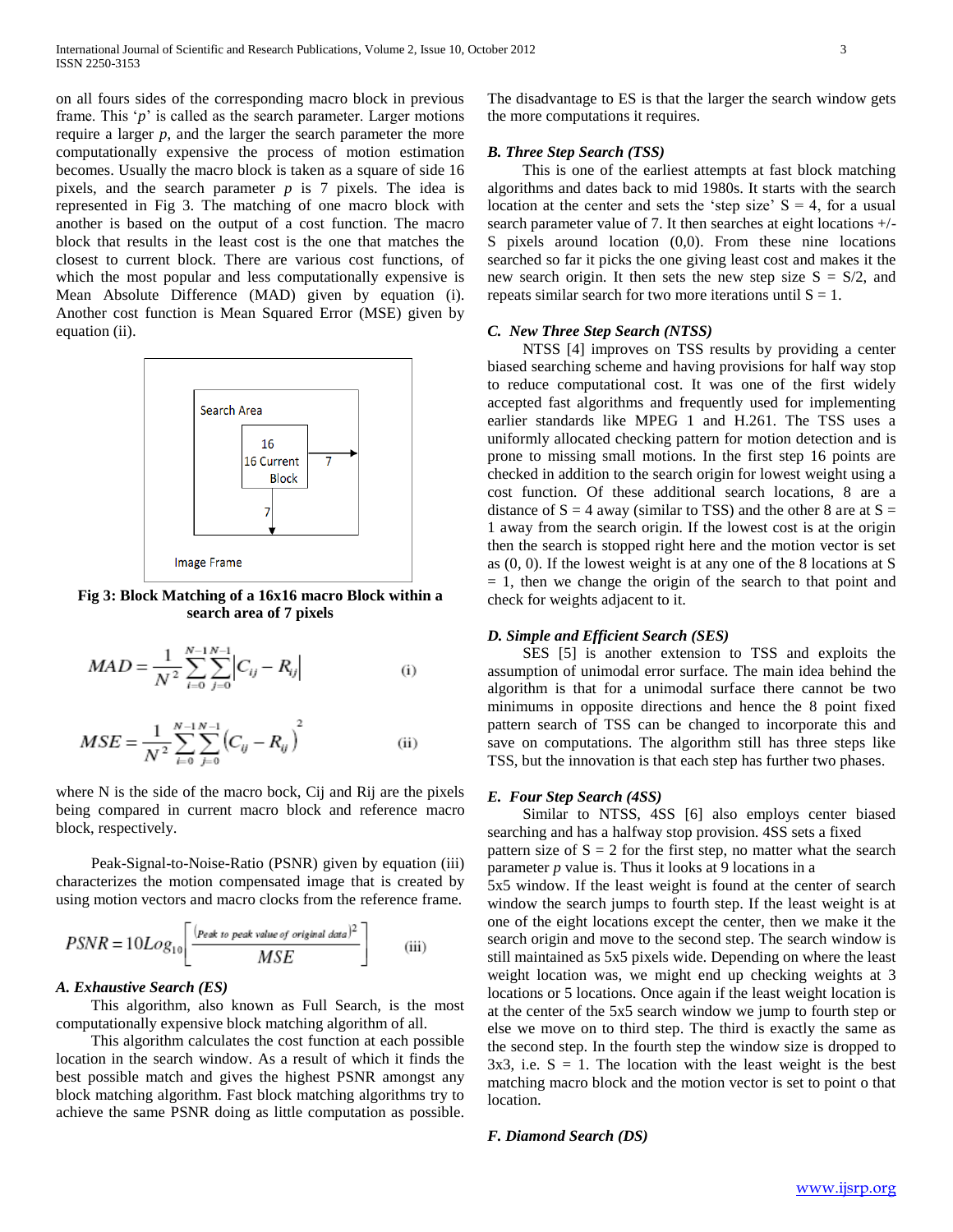DS [7] algorithm is exactly the same as 4SS, but the search point pattern is changed from a square to a diamond, and there is no limit on the number of steps that the algorithm can take. DS uses two different types of fixed patterns, one is Large Diamond Search Pattern (LDSP) and the other is Small Diamond Search Pattern (SDSP). Just like in FSS, the first step uses LDSP and if the least weight is at the center location we jump to fourth step. The last step uses SDSP around the new search origin and the location with the least weight is the best match. As the search pattern is neither too small nor too big and the fact that there is no limit to the number of steps, this algorithm can find global minimum very accurately. The end result should see a PSNR close to that of ES while computational expense should be significantly less.

## *G. Adaptive Rood Pattern Search (ARPS)*

 ARPS [8] algorithm makes use of the fact that the general motion in a frame is usually coherent, i.e. if the macro blocks around the current macro block moved in a particular direction then there is a high probability that the current macro block will also have a similar motion vector. This algorithm uses the motion vector of the macro block to its immediate left to predict its own motion vector. The predicted motion vector points to (3, -2). In addition to checking the location pointed by the predicted motion vector, it also checks at a rood pattern distributed points, where they are at a step size of  $S = Max (|X|, |Y|)$ . X and Y are the xcoordinate and y-coordinate of the predicted motion vector.

# V. SIMULATION RESULTS

 During the course of this project all of the above 7 algorithms have been implemented. "resi\_gd" video sequence with a distance of 2 between current frame and reference frame was used to generate the frame-by-frame results of the algorithms. Fig. 4 shows one of the original frame. Fig. 5 shows the compressed image using EZW. Fig.6 shows the Reconstructed image using artificial colors. The original size of the video is 25MB and the reconstructed video is of size 21.3MB. The PSNR comparison of the compensated images generated using the algorithms is shown in Fig 7.



**Fig. 4 Original Frame**



**Fig. 5 Compressed Frame using EZW**



**Fig.6 Reconstructed Frame (using artificial color)**



**Fig.7 Plot of PSNR and Frame Number**

 As is shown by Fig. 7, SS4, ES, NTSS and TSS come pretty close to the PSNR results of ES. While the ES takes on an